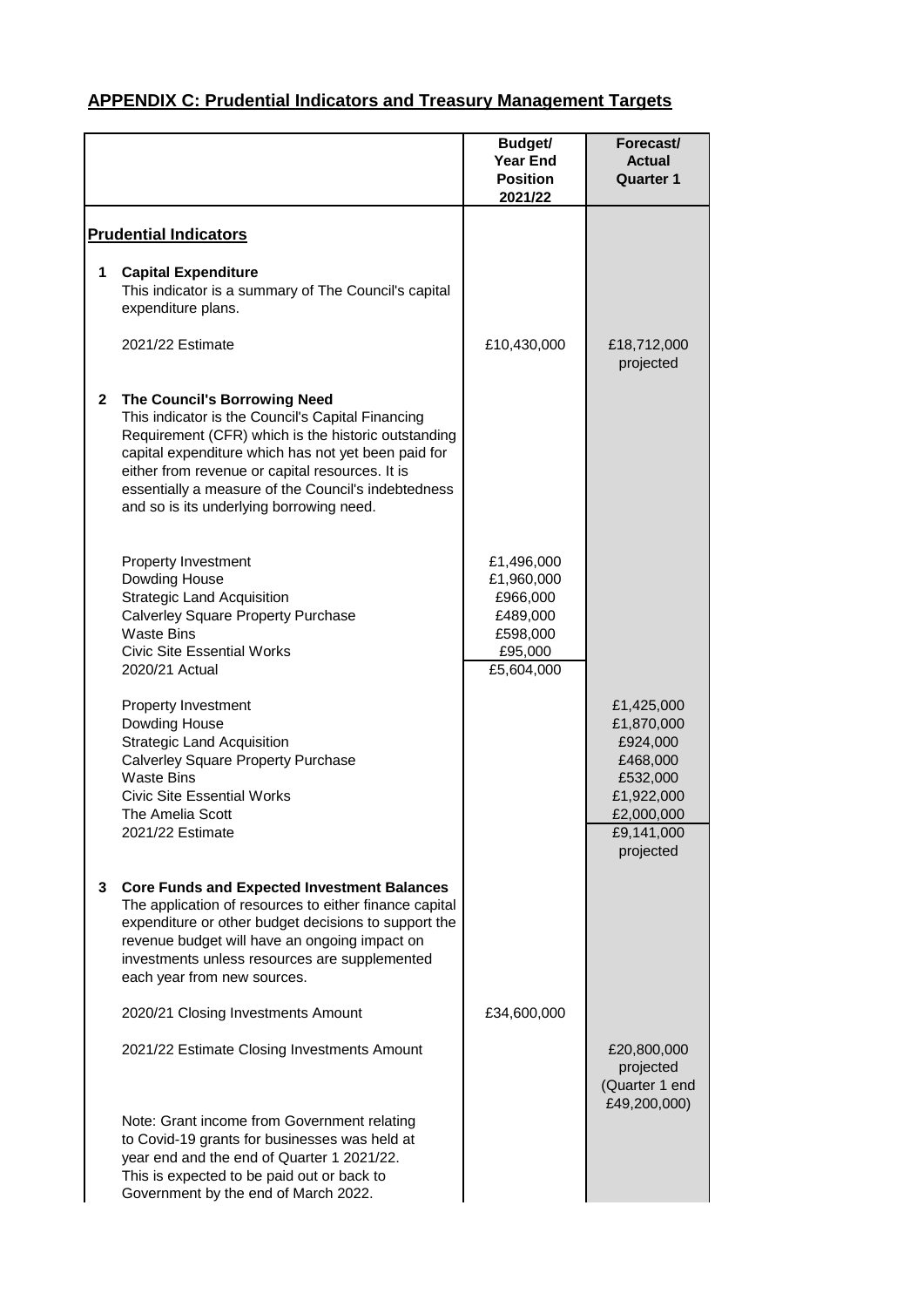|  | <b>Budget/</b><br><b>Year End</b><br><b>Position</b><br>2021/22 | Forecast/<br><b>Actual</b><br><b>Quarter 1</b> |
|--|-----------------------------------------------------------------|------------------------------------------------|
|--|-----------------------------------------------------------------|------------------------------------------------|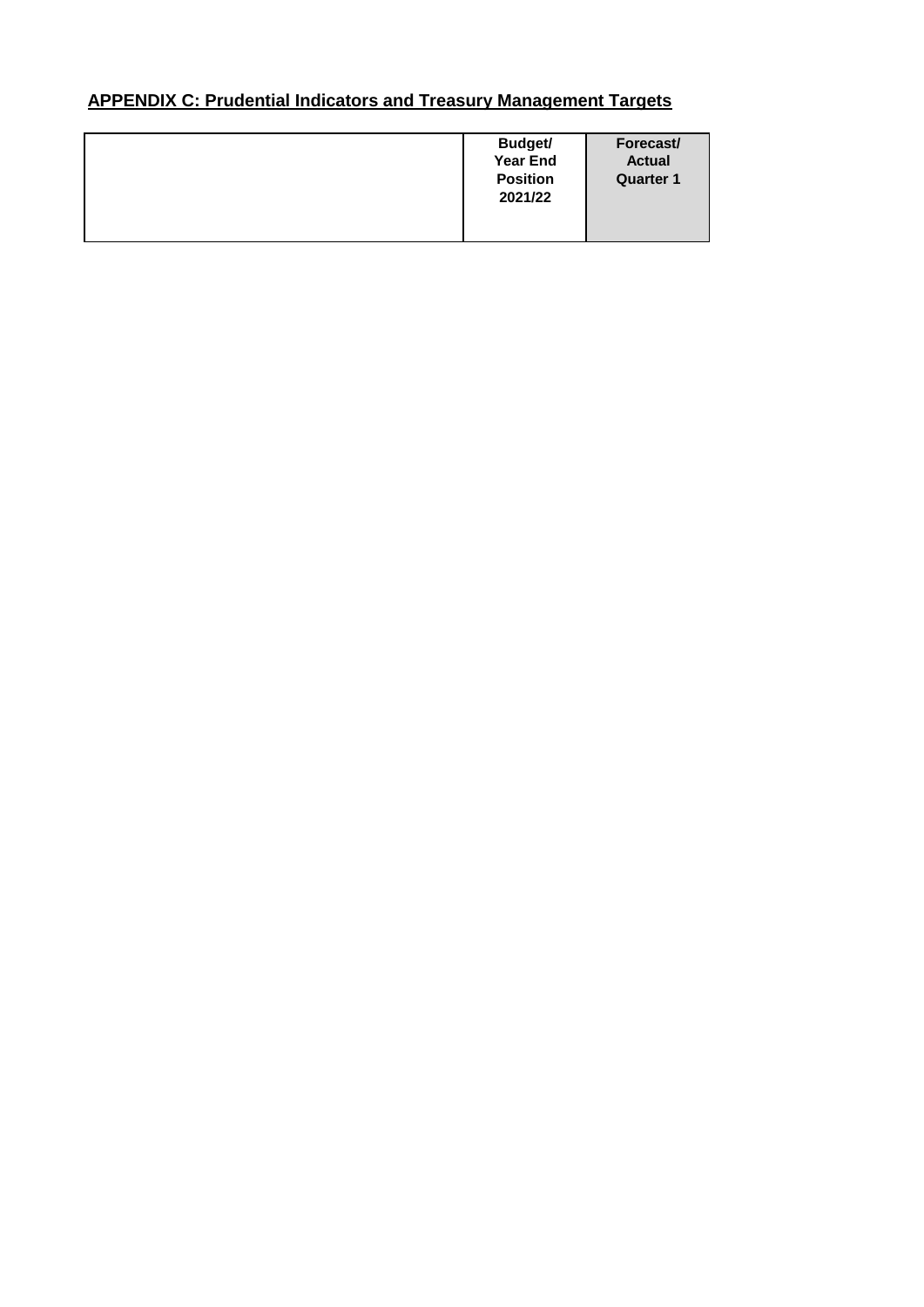|              |                                                                                                                                                                                                                                                                                                                 | Budget/<br><b>Year End</b><br><b>Position</b><br>2021/22 | Forecast/<br><b>Actual</b><br><b>Quarter 1</b> |
|--------------|-----------------------------------------------------------------------------------------------------------------------------------------------------------------------------------------------------------------------------------------------------------------------------------------------------------------|----------------------------------------------------------|------------------------------------------------|
| 4            | <b>Ratio of Financing Costs to Net Revenue Streams</b><br>This indicator identifies trends in the cost of capital,<br>borrowing and long term obligation costs of net<br>investment income, against net revenue stream.                                                                                         |                                                          |                                                |
|              | Net Cost of Services Estimate<br><b>Borrowing Costs Estimate</b><br>Percentage                                                                                                                                                                                                                                  | £14,766,000<br>£0.<br>0.00%                              | £15,269,000<br>£0<br>0.00%<br>projected        |
|              | <b>Treasury Indicators</b>                                                                                                                                                                                                                                                                                      |                                                          |                                                |
| 1            | <b>Authorised Limit for External Debt</b><br>The Council is expected to set a maximum<br>authorised limit for external debt. This limit should<br>not be exceeded and is therefore calculated on the<br>basis of the worst case scenario for cash flow<br>requirements in the short term.                       |                                                          |                                                |
|              | Authorised limit for external debt<br>Other long term liabilities (S106 with repayment<br>conditions)                                                                                                                                                                                                           |                                                          | £0<br>£5,393,000                               |
|              | Total                                                                                                                                                                                                                                                                                                           | £25,000,000                                              | £5,393,000<br>actual                           |
| $\mathbf{2}$ | Operational boundary for external debt<br>The Council is required to set an operational<br>boundary for external debt. This indicates the most<br>likely maximum level of external debt for cash flow<br>requirements in the short term. This indicator may be<br>breached temporarily for operational reasons. |                                                          |                                                |
|              | Operational boundary for external debt<br>Other long term liabilities (S106 with repayment<br>conditions)                                                                                                                                                                                                       |                                                          | £0<br>£5,393,000                               |
|              | Total                                                                                                                                                                                                                                                                                                           | £25,000,000                                              | £5,393,000<br>actual                           |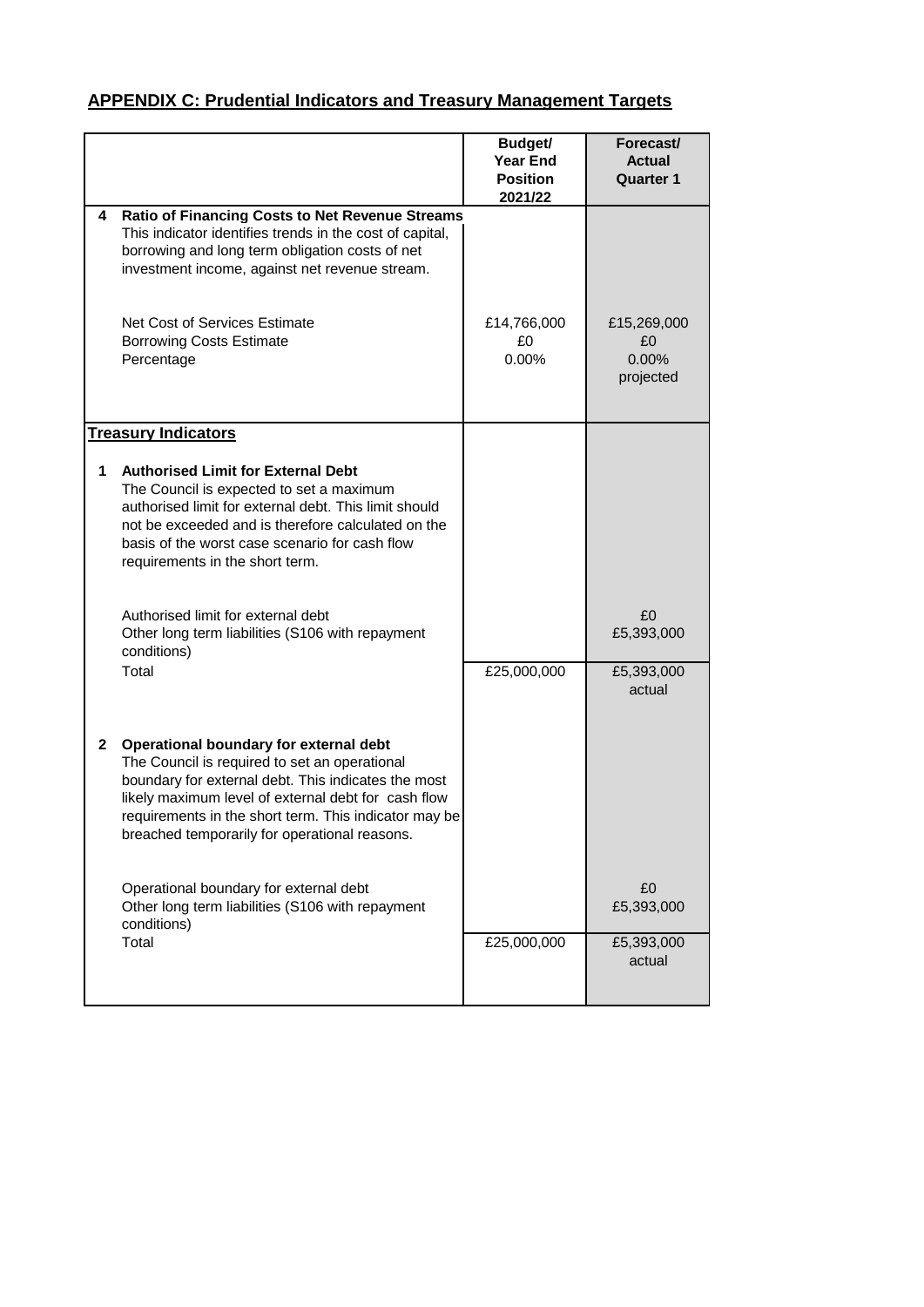|   |                                                                                                                                                                        | Budget/<br><b>Year End</b><br><b>Position</b><br>2021/22 | Forecast/<br>Actual<br><b>Quarter 1</b> |
|---|------------------------------------------------------------------------------------------------------------------------------------------------------------------------|----------------------------------------------------------|-----------------------------------------|
|   | <b>Treasury Management Targets</b>                                                                                                                                     |                                                          |                                         |
| 1 | <b>Target Investment Interest Rate</b><br>Base Rate 0.10% from 19 March 2020 onwards                                                                                   | 1.35%                                                    | 0.89%<br>projected                      |
| 2 | Longer term investment decisions<br>Made in the context of a minimum investment rate of                                                                                | 0.75%                                                    | No long term<br>Investments<br>made     |
| 3 | Cash flow<br>Overall cash flow to be managed to achieve a nil<br>borrowing requirement although borrowing will be<br>considered an option where it is prudent to do so | Nil                                                      | <b>Nil</b>                              |